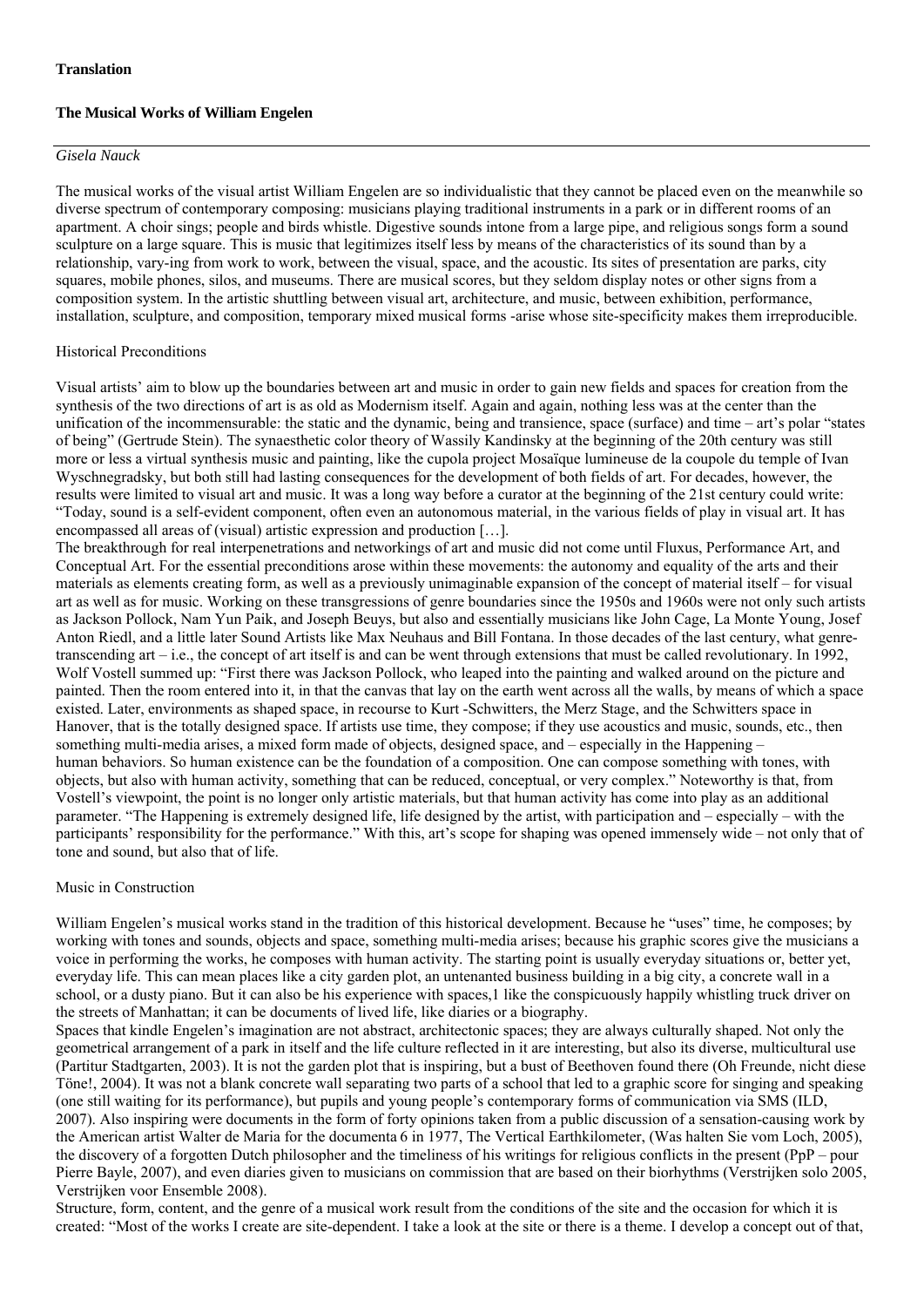and whether sound may or should be used is anchored in this site. It suggests the parameters I want to use, and that can also be tone." Unlike composers, Engelen does not start from a relatively demarcated, autonomous material canon, an artificial system of signs; rather, the parameters of the artistic design result from the respective concrete interrelation between the visual and the acoustic. "Engelen, […] composes out of visibility," noted Michael Glasmeier on the basis of the work written for Aachen, - Partitur Stadtgarten. The concept of works like Partitur Stadtgarten resembles what is called "art in construction", a form of art that enriches everyday life in many ways but that still does not exist for music, despite more than forty years of Sound Art history and an increasing "Verlärmung" (Detlev Ipsen: noisification): the state's obligation to take a certain percentage of the money put into public buildings and use it for acoustic design. The Director of the Neuer Aachener Kunst-verein, -Susanne Titz, characterized the Partitur Stadtgarten as "a work toward making us experience and be conscious of this public space" and as an "artistic study oriented toward questions of societal structure, social needs, and leisure behavior".

In this creative relationship between site and sound, the corresponding works by William Engelen resemble Sound Installations. They go beyond that by using instrumentalists, singers, or speakers and often because of the elaboration of scores and their realization as performance. In the interstice between installation and composition, Engelen developed visual-acoustic mixed forms from the perspective and with the imagination of the visual artist. Genre and form are thereby usually the result of the artistic process in the visual-acoustic space, not a predetermined framework. This frame can be familiar forms like environments, sound installations, or concert installations, but also less widespread forms like the landscape concert, Musical Walk, live-recorded improvisation (Aanslag, 2005), or new forms like a concert dance performance in a graphic space (In every single way, 1999). In every case, these are forms synthesized from visual spaces and sometimes human behavior and acoustic sequences.

#### Sound

William Engelen accepts as sound "everything that enters the ears", i.e., the entire spectrum of acoustic expressions of life, sounds whether natural, animal, created by humans with instruments or voice, or those of urban life. Either the site he is working for provides him with the sounds, as an indoor swimming pool did in the proposal for the Sound Art Prize Marl 2008, or the specific qualities of the site inspire him to create sounds to add to it. As a visual artist, he regards it as a matter of course to adopt the concept of material that John Cage publicly proclaimed for the first time in 1937 and that, since the middle of the 20th century, has shaken the foundations of music by treating tone, sound, and stillness as equals and giving equal treatment to chance and to composition technique. This was seconded by art movements like Fluxus and Conceptual Art. For Engelen, however, sound is less something "found" than associated material to be shaped. Even in a work like 88 (2004), an environment made of the sounds of a piano tuner and abstract, rainbow-colored wall painting in a 35-meter-high silo seven meters in diameter, the live-recorded sound material is not a chance result; rather, its structure results from the shaping work of tuning the piano, these approaches to the right tone. He seldom uses sounds arising by chance, like a rumbling stomach and diges-tive sounds in Hungry Tunes, a Sound Installation for an untenanted commercial building in Hamburg's Bergstraße in 2006. But this work provides a good example of the close substantive relationship between occasion and realization, often seasoned with winking humor: an empty, ramshackle building's hunger for new tenants and users.

We encounter the phenomenon of the found object more on the level of site and space: as layers of dust that make a disused piano musically interesting or in the selection of concrete sites as "Movements". of the Partitur Stadtgarten (2003) (Bruchstücke, Augenblick, Wanderwege, Exhibition, Pfeif drauf, Suleika, Wanderwege, Im Friedhof) – along with Verstrijken (2005/2008), one of the most important and extensive musical works in William Engelen's oeuvre to date. In most of the works, traditional instruments and voices play the central role in sound design. The associated performance extends visual art works by dimensions that are otherwise barred to it: presentation through time and the response of the audience, which is important to Engelen. Audience – and space – are two essential areas in which art opens up to life. But by means of the interplay between graphic score and the performers' own creative contributions, the sequences of sound seldom follow traditional musical positionings, unless the performers themselves carry them into the music. Engelen regards the learning of these scores as an open process, like that of working up a theater production. The musical sequences are thus not reproductions, but "production processes", as Dieter Schnebel developed them in connection with his Maulwerke from 1968 on.

#### Scores

The graphic scores function as an essential agency of mediation between space and time, the visual and the acoustic. They form the matrix for translating spatial experiences into acoustic phenomena. Space, William Engelen said in an interview in 2003, is the element common to all works: space and time and sequences of movements in space. Movement in space is translated into tone. There is always an imagined space, before anything at all is elaborated. As a translation matrix, the scores themselves are an important visual dimension within the musical works. At the same time, the graphic structures ensure that the eventfulness of tone is what primarily creates form.

A good example of the process of translation of space and the visual into music is Engelen's very first graphic score, Qualcuno è nel giardino for mezzo soprano, clarinet, and accordion from the year 2000; for this reason it will be elucidated at a little greater length here. At the same time, it displays the relations anchored in it between what is musically fixed and variability, and it is thus an indication of why the painter and draftsman, who was once musically active only in rock music, began to use the material of tone at all. For the trio resulted from a loss of the visible – which Engelen compensated for by a translation into musical structures: a scale model of a park with the dimensions  $86 \times 18 \times 2000$  centimeters could not be presented at an exhibition in -Milan, so he translated it into an uncomplicatedly transportable graphic score: Qualcuno è nel giardino. A walk through the park in 18 Movements for voice, clarinet and accordion. The clarinet, as a melodic instrument, presents – or translates – the wandering around in this garden and the behavior of the wanderer as musical movement; the accordion, as a harmonic instrument, evokes the spatial forms and structures of the park as tone; and the soprano narrates the story of the wanderer with melodized words and fragments of sentences. The eighteen movements of the score are eighteen segments of the park on eighteen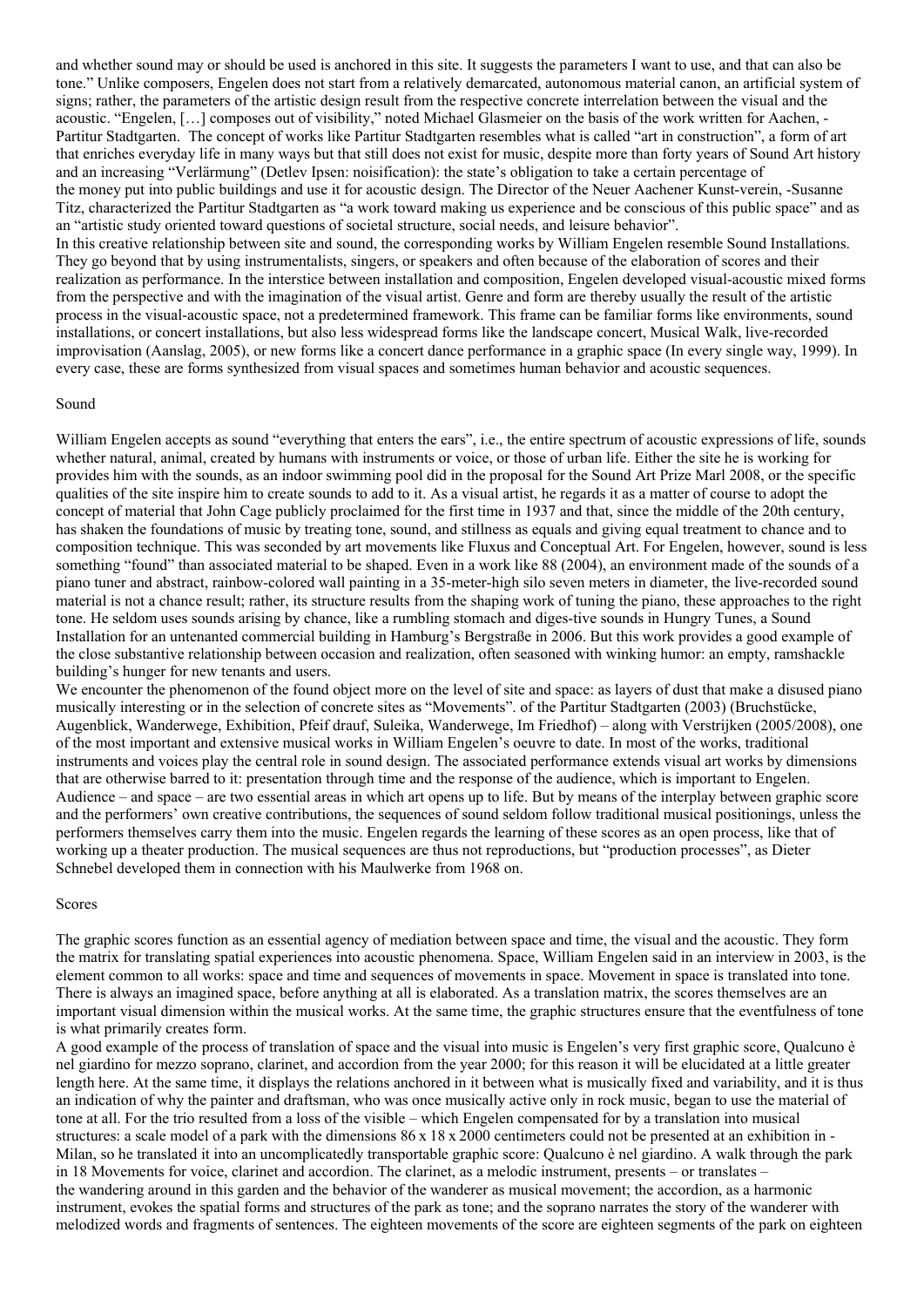sheets of paper, depicted as green outlines/ground plans, supplemented with photos from sections of the park model on the opposite side. Into the ground plans, "choreographic lines" are drawn for the tone movements of the clarinetist; words characterize his respective forms of behavior. For the accordion, too, verbal notes designate the character of the respective sites – for example "space under a tree" or "the space opens like a flower and with them the associative space of the implementation in sound. Separately, below this ground plan, are two crates containing line graphics for shaping the singing voice and the text to be sung. Thus, this score determines the instruments, i.e., the number and the timbre of the voices, and the time – each park segment lasts for forty seconds consisting of two sets / boxes of twenty seconds each. Noted graphically, i.e., variably for the musical implementation, are the forms of movement of the lines (tones) and the intervals between motion and pause. The moods in which the piece is to be sung and that change from segment to segment are also verbally determined. Thus, in this example, the pitch, the volume, the concrete melodic sequence, the rhythm, the interplay between expression and character – all the musical factors that give shape – are variable.

If the respective space and with it the material made available are determinant for the kind of tonal translation, then this must be different for every musical work. Composing becomes Concept Art. That's why Engelen speaks of composition methods that he developed for works like Qualcuno è nel giardino, Partitur Stadtgarten, and Verstrijken. Their implementation stands in relation to the complexity of the starting situation, which in turn determines the kind of parameters of musical shaping and the kind of translations. In contrast to autonomous composing, here one could speak of a responding or relational composing. Thus, added to the garden-architectural, visual starting point of the Partitur Stadtgarten was above all the cultural factor, also as social and individual use of such a facility. This resulted in the decision for the individual movements, Wanderwege, Augenblick, Pfeif Drauf, Suleika, Bruchstücke, and Friedhof, and for their instrumentation, structure, content, and site, as well as the kind of performance. Within each of these movements reigns an openness between graphic score and musical shape similar to that in the "park music". But what is conspicuous is a more precise fixation of the expected musical results by means of note notations and a corresponding legend for the graphic symbols employed. For the individual movements, in turn, various strategies of translation were developed. Just one example of this: With Suleika, Engelen responded to the multicultural use of such a public park. He scored the piece for three voices of women from the Arabic culture, had them sit with the depiction of the score on a cloth he designed, and integrated habits of the public, family picnics of precisely the Arab peoples into the performance: "During the performance, the women should in part sing, then again talk, eat, drink, and then in the next part sing again. Actually, without beginning and end." The sung text comes from Goethe's West-Eastern Divan, which was first translated into Arabic and then transposed into a phonetic script.

A third example of yet again quite different strategies of translation is finally Verstrijken. This work extends Engelen's composition method of translating visual or cultural givens into musical structures to apply to human patterns of behavior and moods. The source of inspiration is no longer a site or cultural space – although spatial constellations continue to be important for the performance – but diaries, the rhythm of everyday human life, which, however, takes place in concrete spaces. To set down comparable parameters – and thus parameters whose time structure makes them suitable for composition – for the ensemble version (2008), Engelen focused the diaries on the activities of sleeping, eating, working, traveling, and leisure. Here, too, translation became a process of several steps: the musician's experiences in socio-cultural situations and spaces > translation into language and script > diaries in text form > graphic notation > implementation in "sound, music, and gesture" in collaboration with the musicians > translation of the composition's concept and form into an audible form as concert performance or Sound Installation. When William Engelen places visual structures, social spaces, and cultural sites, human behavior, and musical implementation into relationship, what results are forms of art that are anchored in life.

1

Georg Weckwerth, Vom Klang der Kunst. Ein Erfahrungsbericht, in Positionen. Beiträge zur neuen Musik, Heft 65 Klangkunst, Mühlenbeck 2005, S. 18

2

Wolf Vostell im Gespräch mit Manfred Chobot, Galerie Inge Becker Köln, Texte, www.galerie-

baecker.de/kuenstler/vostell/vostell\_text.HTML, Wien 1992

3 Ebd. 4

In the distinction between space and site, I follow Michel de Certeau in: Kunst des Handelns, Berlin 1988, p. 219: "A site is thus a momentary constellation of fixed points. It contains an indication of a possible stability. A space arises when one brings directional vectors, velocity dimensions, and the variability of time into connection. Space is a network of movable elements. In a certain way, it is filled by the entirety of the movements that unfold in it. It is thus a result of activities that give it a direction, make it subject to time, and make it function as an ambiguous unity of conflict programs and contractual agreements." 5

William Engelen im Gespräch mit der Autorin am 29. Mai 2008 in Berlin

6

Michael Glasmeier, Pastoralen in: Katalog William Engelen, Partitur, Neuer Aachener Kunstverein 2003, S. 15 7

Susanne Titz, Partitur Stadtgarten in: Katalog William Engelen, Partitur, a.a.O., S. 11

8 Ebd.

 $\Omega$ 

In: John Cage, The Future of Music: Credo, in: ders. Silence. Lectures and -Writings, Middletown, Connecticut: Esley University Press 1986 = Vortrag im Rahmen eines Meetings der Kunstgesellschaft von Seattle 1937, Erst-veröffentlichung in den USA 1958 10

Vgl. Breaking the code of the score, William Engelen, Constanza Macras, Philipp Oswalt interviewed by Thomas Wulffen, in: